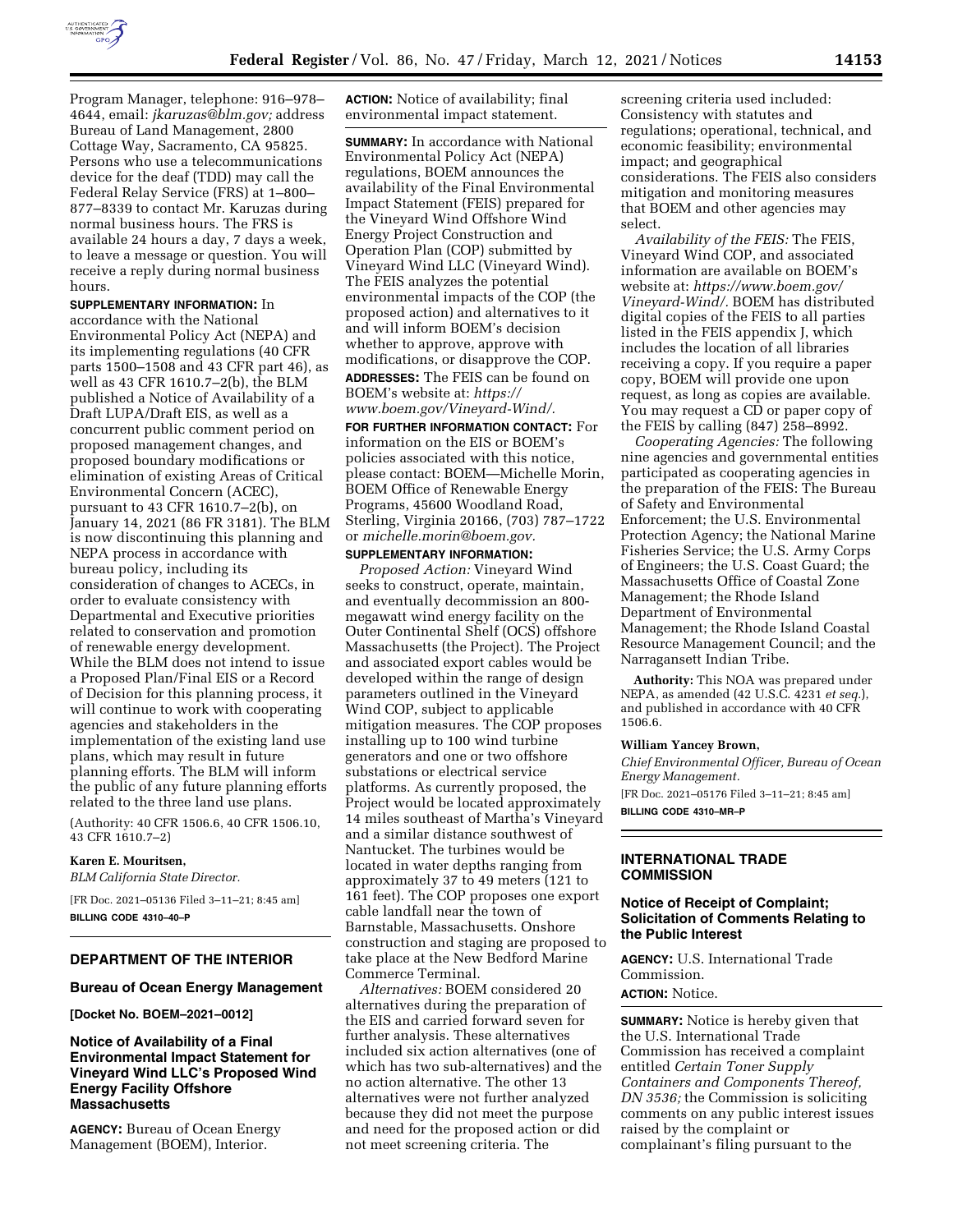Commission's Rules of Practice and Procedure.

**FOR FURTHER INFORMATION CONTACT:** Lisa R. Barton, Secretary to the Commission, U.S. International Trade Commission, 500 E Street SW, Washington, DC 20436, telephone (202) 205–2000. The public version of the complaint can be accessed on the Commission's Electronic Document Information System (EDIS) at *[https://edis.usitc.gov.](https://edis.usitc.gov)*  For help accessing EDIS, please email *[EDIS3Help@usitc.gov.](mailto:EDIS3Help@usitc.gov)* 

General information concerning the Commission may also be obtained by accessing its internet server at United States International Trade Commission (USITC) at *<https://www.usitc.gov>*. The public record for this investigation may be viewed on the Commission's Electronic Document Information System (EDIS) at *[https://edis.usitc.gov.](https://edis.usitc.gov)*  Hearing-impaired persons are advised that information on this matter can be obtained by contacting the Commission's TDD terminal on (202) 205–1810.

**SUPPLEMENTARY INFORMATION:** The Commission has received a complaint and a submission pursuant to  $\S$  210.8(b) of the Commission's Rules of Practice and Procedure filed on behalf of Canon Inc., Canon U.S.A., Inc., and Canon Virginia, Inc. on March 8, 2021. The complaint alleges violations of section 337 of the Tariff Act of 1930 (19 U.S.C. 1337) in the importation into the United States, the sale for importation, and the sale within the United States after importation of certain toner supply containers and components thereof. The complainant names as respondents: Ninestar Corporation of China; Ninestar Image Tech Limited of China; Ninestar Technology Company, Ltd. of Chino, CA; Static Control Components, Inc. of Sanford, NC; General Plastic Industrial Co. Ltd. of Taiwan; Katun Corporation of Minneapolis, MN; Sichuan XingDian Technology Co., Ltd. of China; Sichuan Wiztoner Technology Co., Ltd. of China; Anhuiyatengshangmaoyouxiangongsi of China; ChengDuXiangChangNanShi YouSheBeiYouXianGongSi of China; Copier Repair Specialists, Inc. of Lewisville, TX; Digital Marketing Corporation d/b/a Digital Buyer Marketing Company of Los Angeles, CA; Do It Wiser LLC d/b/a Image Toner of Wilmington, DE; Easy Group, LLC of Irwindale, CA; Hefeierlandianzishang wuyouxiangongsi of China; Ink Technologies Printer Supplies, LLC of Dayton, OH; Kuhlmann Enterprises, Inc. d/b/a Precision Roller of Phoenix, AZ; LD Products, Inc. of Long Beach, CA; NAR Cartridges of Burlingame, CA; Shenzhenshi Keluodeng

Kejiyouxiangognsi of China; Sun Data Supply, Inc. of Los Angeles, CA; The Supplies Guys, LLC of Lancaster, PA; MITOCOLOR INC. of Rowland Heights, CA; Xianshi yanliangqu canqiubaihuodianshanghang of China; Zhuhai Henyun Image Co., Ltd. of China; and Zinyaw LLC d/b/a TonerPirate.com and Supply District of Houston, TX. The complainant requests that the Commission issue a permanent general exclusion order, or, alternatively, a limited exclusion order, and permanent cease and desist orders.

Proposed respondents, other interested parties, and members of the public are invited to file comments on any public interest issues raised by the complaint or § 210.8(b) filing. Comments should address whether issuance of the relief specifically requested by the complainant in this investigation would affect the public health and welfare in the United States, competitive conditions in the United States economy, the production of like or directly competitive articles in the United States, or United States consumers.

In particular, the Commission is interested in comments that:

(i) Explain how the articles potentially subject to the requested remedial orders are used in the United States;

(ii) identify any public health, safety, or welfare concerns in the United States relating to the requested remedial orders;

(iii) identify like or directly competitive articles that complainant, its licensees, or third parties make in the United States which could replace the subject articles if they were to be excluded;

(iv) indicate whether complainant, complainant's licensees, and/or third party suppliers have the capacity to replace the volume of articles potentially subject to the requested exclusion order and/or a cease and desist order within a commercially reasonable time; and

(v) explain how the requested remedial orders would impact United States consumers.

Written submissions on the public interest must be filed no later than by close of business, eight calendar days after the date of publication of this notice in the **Federal Register**. There will be further opportunities for comment on the public interest after the issuance of any final initial determination in this investigation. Any written submissions on other issues must also be filed by no later than the close of business, eight calendar days after publication of this notice in the

**Federal Register**. Complainant may file replies to any written submissions no later than three calendar days after the date on which any initial submissions were due. No other submissions will be accepted, unless requested by the Commission. Any submissions and replies filed in response to this Notice are limited to five (5) pages in length, inclusive of attachments.

Persons filing written submissions must file the original document electronically on or before the deadlines stated above. Submissions should refer to the docket number (''Docket No. 3536'') in a prominent place on the cover page and/or the first page. (*See*  Handbook for Electronic Filing Procedures, Electronic Filing Procedures 1). Please note the Secretary's Office will accept only electronic filings during this time. Filings must be made through the Commission's Electronic Document Information System (EDIS, *[https://](https://edis.usitc.gov) [edis.usitc.gov.](https://edis.usitc.gov)*) No in-person paperbased filings or paper copies of any electronic filings will be accepted until further notice. Persons with questions regarding filing should contact the Secretary at *[EDIS3Help@usitc.gov.](mailto:EDIS3Help@usitc.gov)* 

Any person desiring to submit a document to the Commission in confidence must request confidential treatment. All such requests should be directed to the Secretary to the Commission and must include a full statement of the reasons why the Commission should grant such treatment. *See* 19 CFR 201.6. Documents for which confidential treatment by the Commission is properly sought will be treated accordingly. All information, including confidential business information and documents for which confidential treatment is properly sought, submitted to the Commission for purposes of this Investigation may be disclosed to and used: (i) By the Commission, its employees and Offices, and contract personnel (a) for developing or maintaining the records of this or a related proceeding, or (b) in internal investigations, audits, reviews, and evaluations relating to the programs, personnel, and operations of the Commission including under 5 U.S.C. Appendix 3; or (ii) by U.S. government employees and contract personnel,2 solely for cybersecurity purposes. All nonconfidential written submissions will be available for public

<sup>1</sup>Handbook for Electronic Filing Procedures: *[https://www.usitc.gov/documents/handbook](https://www.usitc.gov/documents/handbook_on_filing_procedures.pdf)*\_*on*\_ *filing*\_*[procedures.pdf.](https://www.usitc.gov/documents/handbook_on_filing_procedures.pdf)* 

<sup>2</sup>All contract personnel will sign appropriate nondisclosure agreements.